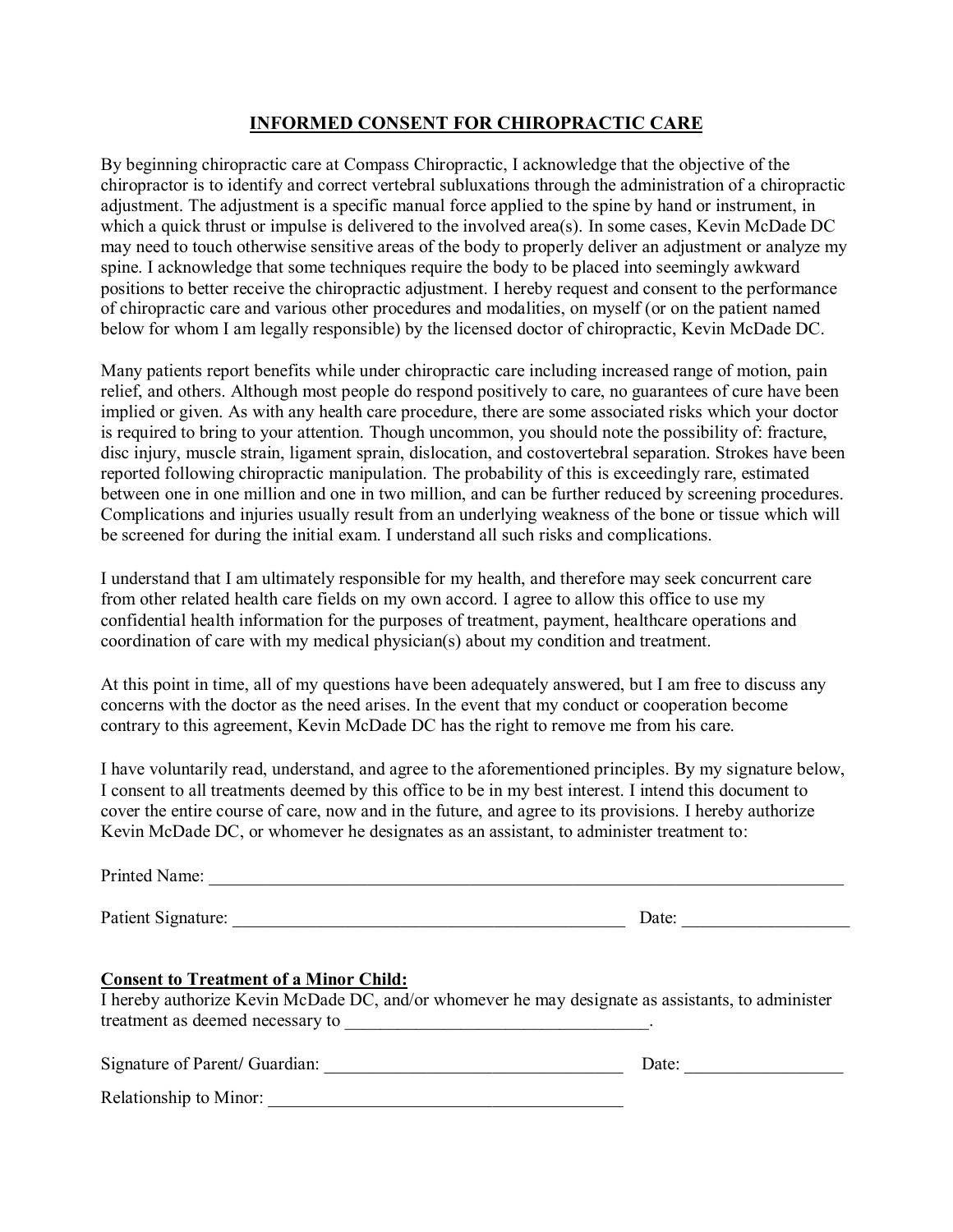### **HIPAA - Health Insurance Portability and Accountability Act Notice of Privacy Policy**

Compass Chiropractic 13146 Midlothian Turnpike Midlothian, VA 23113 P: 804.499.6020 F: 804.499.6030

The following is an explanation of our Privacy Policy and your rights as a patient.

- ⚫ Our office does not distribute or make available to any outside source your "protected health information," or (PHI).
- ⚫ Your personal health information is secure and used only for treatment, claims submission to third party insurance carriers for the purposes of payment, and other health care operations.
- ⚫ A family member may be present when taking a case history, hearing the results of exams or tests, or during normal office visits. Family or friends will only have access to your PHI with your written authorization.
- ⚫ Our office may send you seasonal, birthday, or reminder cards to the address supplied on your intake forms.
- ⚫ Our office may call or text you to confirm or reschedule an appointment. We may leave a message on the answering machine unless you have specifically instructed us to the contrary.
- ⚫ You have the right to withdraw consent and terminate care at any time for any reason. A withdrawal of consent must be made in writing and submitted to the front desk.
- ⚫ You have the right to ask questions about the status of your health at any time.
- ⚫ You have the right to view and copy your own file. Copying and mailing charges may apply.

By my signature below, I acknowledge that I have read, understood, and agree with the privacy policies set forth by Compass Chiropractic. At my request, I am entitled to view and keep a copy of this abbreviated form or the corresponding full privacy statement, which is also made available on the practice's website: www.CompassChiroVA.com.

Printed Name:\_\_\_\_\_\_\_\_\_\_\_\_\_\_\_\_\_\_\_\_\_\_\_\_\_\_\_\_\_\_\_\_\_\_\_\_\_\_\_\_\_\_\_\_\_

Patient Signature: \_\_\_\_\_\_\_\_\_\_\_\_\_\_\_\_\_\_\_\_\_\_\_\_\_\_\_\_\_\_\_\_\_\_\_\_\_\_\_\_\_\_ Date:\_\_\_\_\_\_\_\_\_\_\_\_\_\_\_\_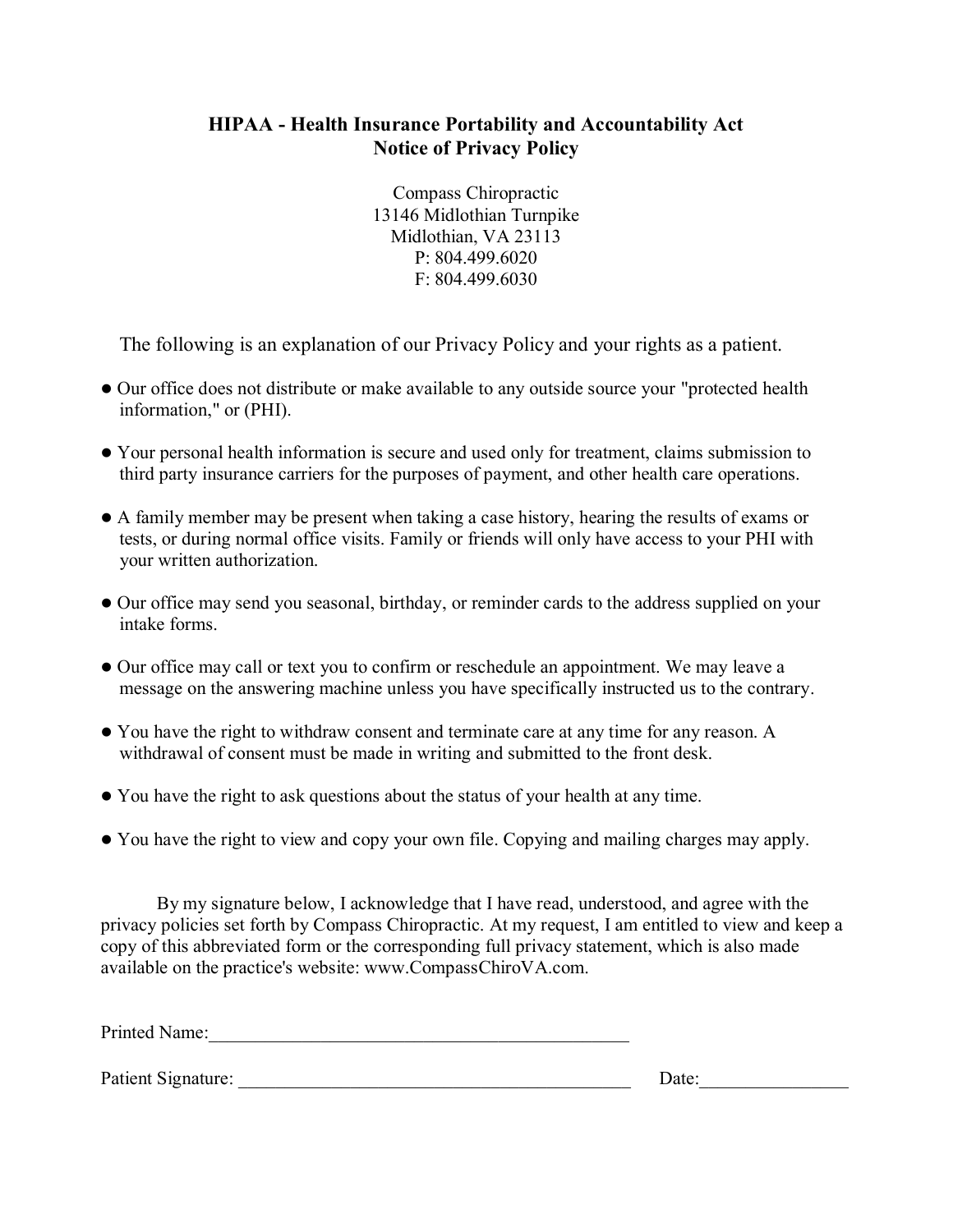# **Personal Injury / Motor Vehicle Accident Form**

We need the following information to determine how we can help you. If we do not believe your injury will respond satisfactorily, we will refer you to someone who can help. Please answer as neatly and as accurately as possible.

| Time of Accident: ______: _______ AM/PM                                                                                                                                                                                                           |              |                                    | Date of Loss:                          |                                                                                     |                                                  |  |
|---------------------------------------------------------------------------------------------------------------------------------------------------------------------------------------------------------------------------------------------------|--------------|------------------------------------|----------------------------------------|-------------------------------------------------------------------------------------|--------------------------------------------------|--|
| Briefly explain what happened: North and the state of the state of the state of the state of the state of the state of the state of the state of the state of the state of the state of the state of the state of the state of                    |              |                                    |                                        |                                                                                     |                                                  |  |
| Make/model of your vehicle:                                                                                                                                                                                                                       |              |                                    | Their speed at impact: ___________ mph |                                                                                     |                                                  |  |
| $\Box$ Driver<br>Were you:<br>Were you struck from: $\Box$ Behind<br>What was your first symptom following the accident?<br>Since the injury, are your symptoms: $\Box$ Improving $\Box$ No change $\Box$ Getting worse                           | $\Box$ Front | $\Box$ Passenger $\Box$ Pedestrian | $\Box$ Right side $\Box$ Left side     | □ Parked                                                                            |                                                  |  |
| Are you now (or do you expect to be) in litigation for this accident?<br>Were the police notified of the accident?<br>Were you issued a traffic citation?                                                                                         |              |                                    |                                        | Yes<br>$\Box$<br>❏<br>$\Box$                                                        | $\frac{\text{No}}{\Box}$<br>$\overline{\square}$ |  |
| Were you wearing a seatbelt?<br>Did you see the collision coming and brace for impact?<br>Was your head turned at all at the moment of impact?                                                                                                    |              |                                    |                                        | $\Box$<br>$\Box$<br>ப                                                               | Ō<br>O<br>$\bar{\mathbf{Q}}$                     |  |
| Were there any secondary impacts (another vehicle, guardrail, tree, etc.)?<br>Did anything in your car hit you (i.e. something from the back seat)?<br>Did your head hit anything (dashboard, steering wheel, window, etc.)?                      |              |                                    |                                        | $\Box$<br>∩<br>$\Box$                                                               | $\Box$<br>$\frac{\square}{\square}$              |  |
| Did the airbags in your vehicle deploy?<br>Did your headrest or windshield break?<br>Were you ejected from the vehicle?                                                                                                                           |              |                                    | $\Box$<br>$\Box$<br>❏                  | $\Box$                                                                              |                                                  |  |
| Did you lose consciousness at any point?<br>Did you go to the hospital, emergency, or urgent care?<br>If yes, were you transported by ambulance?<br>Was any treatment provided?                                                                   |              |                                    | $\Box$<br>ப<br>$\Box$<br>$\Box$        | $\Box$<br>$\overline{\square}$<br>$\begin{array}{c} \square \\ \square \end{array}$ |                                                  |  |
| Have you seen any other health care professionals for this injury?<br>Did you feel any pain immediately after the accident?<br>Did you feel any pain later that night or on the next day?                                                         |              |                                    | ❏<br>❏<br>$\Box$                       | $\Box$<br>$\overline{\square}$<br>$\Box$                                            |                                                  |  |
| Is your ability to work impaired or restricted as a result of this accident?<br>Before the accident, have you ever had any complaints in the involved area?<br>Before the accident, were you able to work on an equal basis with others your age? |              |                                    |                                        | $\Box$<br>$\Box$<br>$\Box$                                                          | $\overline{\square}$<br>$\Box$                   |  |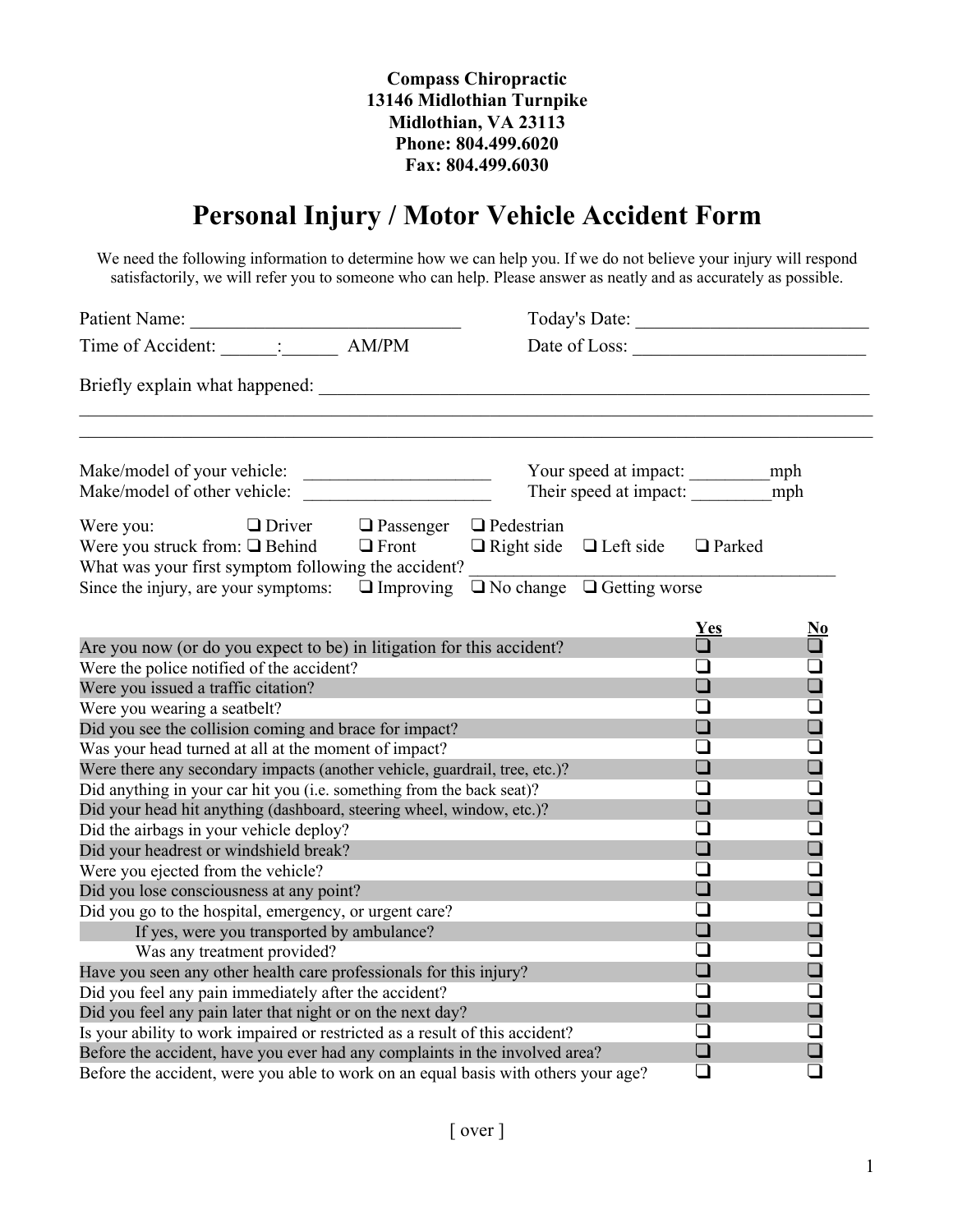## **Additional Symptoms and Complaints**

Please check any and all symptoms that you have noticed since the time of the accident. \* Do **not** check the box for symptoms you were already experiencing before the accident \*

| $\Box$ Loss of Balance<br>$\Box$ Dizziness                                       | $\Box$ Ringing in Ears<br>$\Box$ Loss of Taste | $\Box$ Headache<br>$\Box$ Light Sensitivity | $\Box$ Pins & Needles<br>$\Box$ Weakened Grip | Back Pain<br>□ Chest Pain          |
|----------------------------------------------------------------------------------|------------------------------------------------|---------------------------------------------|-----------------------------------------------|------------------------------------|
| $\Box$ Fainting                                                                  | $\Box$ Loss of Smell                           | $\Box$ Neck Pain                            | $\Box$ Numb Fingers                           | $\Box$ Shortness of Breath         |
| $\Box$ Memory Loss                                                               | $\Box$ Face Flushed                            | $\Box$ Neck Stiffness                       | $\Box$ Numb Feet                              | $\Box$ Diarrhea/Constipation       |
| $\Box$ Cold Sweats                                                               | $\Box$ Nervousness                             | $\Box$ Head too Heavy                       | $\Box$ Cold Hands                             | $\Box$ Bowel incontinence          |
| $\Box$ Sleeping Problems                                                         | $\Box$ Depression                              | $\Box$ Fatigue                              | $\Box$ Cold Feet                              | $\Box$ Urinary incontinence        |
|                                                                                  |                                                |                                             |                                               |                                    |
|                                                                                  |                                                |                                             |                                               |                                    |
|                                                                                  |                                                |                                             |                                               |                                    |
|                                                                                  |                                                |                                             |                                               |                                    |
| Please describe how you felt:                                                    |                                                |                                             |                                               |                                    |
|                                                                                  |                                                | a) Before the accident:                     |                                               |                                    |
|                                                                                  |                                                |                                             |                                               | b) Immediately after the accident: |
|                                                                                  |                                                |                                             |                                               |                                    |
|                                                                                  |                                                | d) The next day:                            |                                               |                                    |
|                                                                                  |                                                |                                             |                                               |                                    |
|                                                                                  |                                                |                                             |                                               |                                    |
| Have you had to miss any days of work due to your injuries? $\Box$ Yes $\Box$ No |                                                |                                             |                                               |                                    |

If yes, list the date(s):  $\qquad \qquad$  through

By signing below, I certify that the above information, on this page and the previous, is complete and true to the best of my current knowledge. I understand that fabricating symptoms will result in immediate termination of my care in this office, and all bills will be immediately due and payable.

| Patient Signature: |  |  |  |
|--------------------|--|--|--|
|--------------------|--|--|--|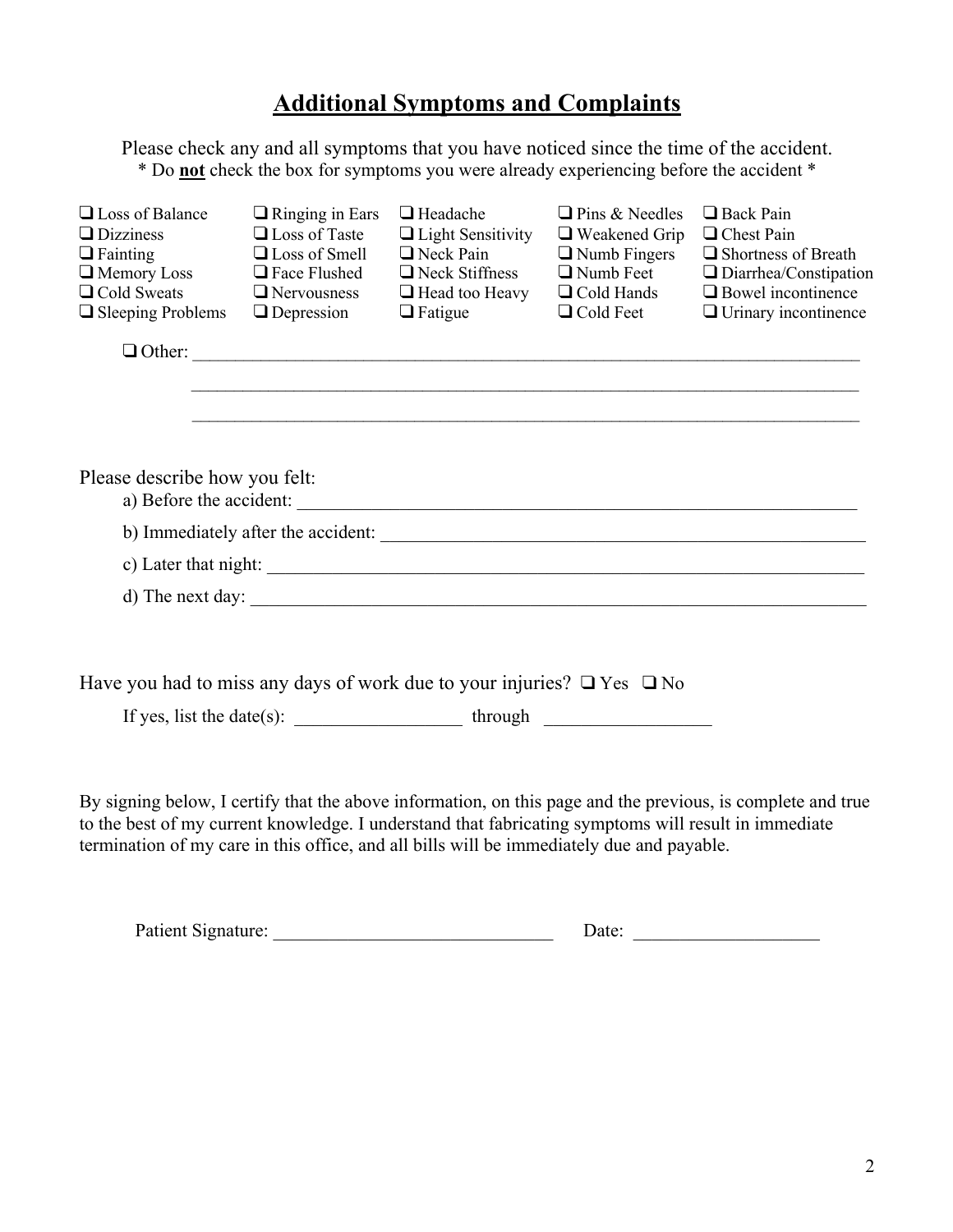# **Compass Chiropractic: Health Profile**

Please fill out this form to the best of your ability. All of your information is strictly confidential.

|                                                                            | <u> 1989 - Jan James James James James James James James James James James James James James James James James J</u> |                                                                          |                           |                     | (If retired/unemployed, list former occupation) |  |
|----------------------------------------------------------------------------|----------------------------------------------------------------------------------------------------------------------|--------------------------------------------------------------------------|---------------------------|---------------------|-------------------------------------------------|--|
|                                                                            |                                                                                                                      |                                                                          |                           |                     |                                                 |  |
|                                                                            |                                                                                                                      |                                                                          |                           |                     |                                                 |  |
|                                                                            |                                                                                                                      |                                                                          |                           |                     |                                                 |  |
|                                                                            | Have you been to a chiropractor before?                                                                              | $\Box$ Yes $\Box$ No                                                     |                           |                     |                                                 |  |
|                                                                            | If Yes, was it a good experience?                                                                                    |                                                                          |                           |                     |                                                 |  |
|                                                                            | Are you nervous about being adjusted?                                                                                | $\Box$ Yes $\Box$ No                                                     |                           |                     |                                                 |  |
| 1. Lifestyle:                                                              |                                                                                                                      |                                                                          |                           |                     |                                                 |  |
| Smoking:                                                                   | $\Box$ 0 Cigarettes/day (non-smoker)<br>$\Box$ 0 Cigarettes/day (former-smoker)                                      |                                                                          | $\Box$ 1-3 Cigarettes/day | $\Box$ 1-2packs/day | $\Box$ 2+ packs/day                             |  |
| Alcohol:                                                                   | $\Box$ Abstainer (none at all)<br>$\Box$ Light/Moderate drinker                                                      |                                                                          | $\Box$ Heavy drinker      |                     |                                                 |  |
| Activity Level: □ Sedentary (none)<br>$\Box$ Light activity (i.e. walking) |                                                                                                                      | □ Moderate activity (jogging)<br>$\Box$ Vigorous activity (max exertion) |                           |                     |                                                 |  |
|                                                                            | Any hobbies/sports you participate in regularly? ________________________________                                    |                                                                          |                           |                     |                                                 |  |
|                                                                            | ,我们也不会有什么。""我们的人,我们也不会有什么?""我们的人,我们也不会有什么?""我们的人,我们也不会有什么?""我们的人,我们也不会有什么?""我们的人                                     |                                                                          |                           |                     |                                                 |  |
| 2. Medical History:                                                        |                                                                                                                      |                                                                          |                           |                     |                                                 |  |
|                                                                            | Hospitalizations/Surgeries: please check the boxes if you have had any of these particular surgeries.                |                                                                          | $\Box$ Brain              |                     | $\Box$ Gallbladder                              |  |
|                                                                            | $\square$ Spine<br>$\Box$ Shoulder (R/L)<br>$\Box$ Hip (R/L) $\Box$ Knee (R/L)                                       |                                                                          | $\Box$ Heart              | $\Box$ Lung         | $\Box$ Breast $\Box$ Appendix                   |  |
|                                                                            |                                                                                                                      |                                                                          |                           |                     |                                                 |  |
|                                                                            |                                                                                                                      |                                                                          |                           |                     |                                                 |  |
|                                                                            |                                                                                                                      |                                                                          |                           |                     |                                                 |  |
|                                                                            | Prior Accidents/Injuries: includes car accidents, falls, sports injuries, etc.                                       |                                                                          |                           |                     |                                                 |  |
|                                                                            |                                                                                                                      |                                                                          |                           |                     |                                                 |  |
|                                                                            |                                                                                                                      |                                                                          |                           |                     |                                                 |  |
|                                                                            |                                                                                                                      |                                                                          |                           |                     |                                                 |  |
|                                                                            |                                                                                                                      |                                                                          |                           |                     |                                                 |  |
| Allergies?                                                                 |                                                                                                                      |                                                                          |                           |                     |                                                 |  |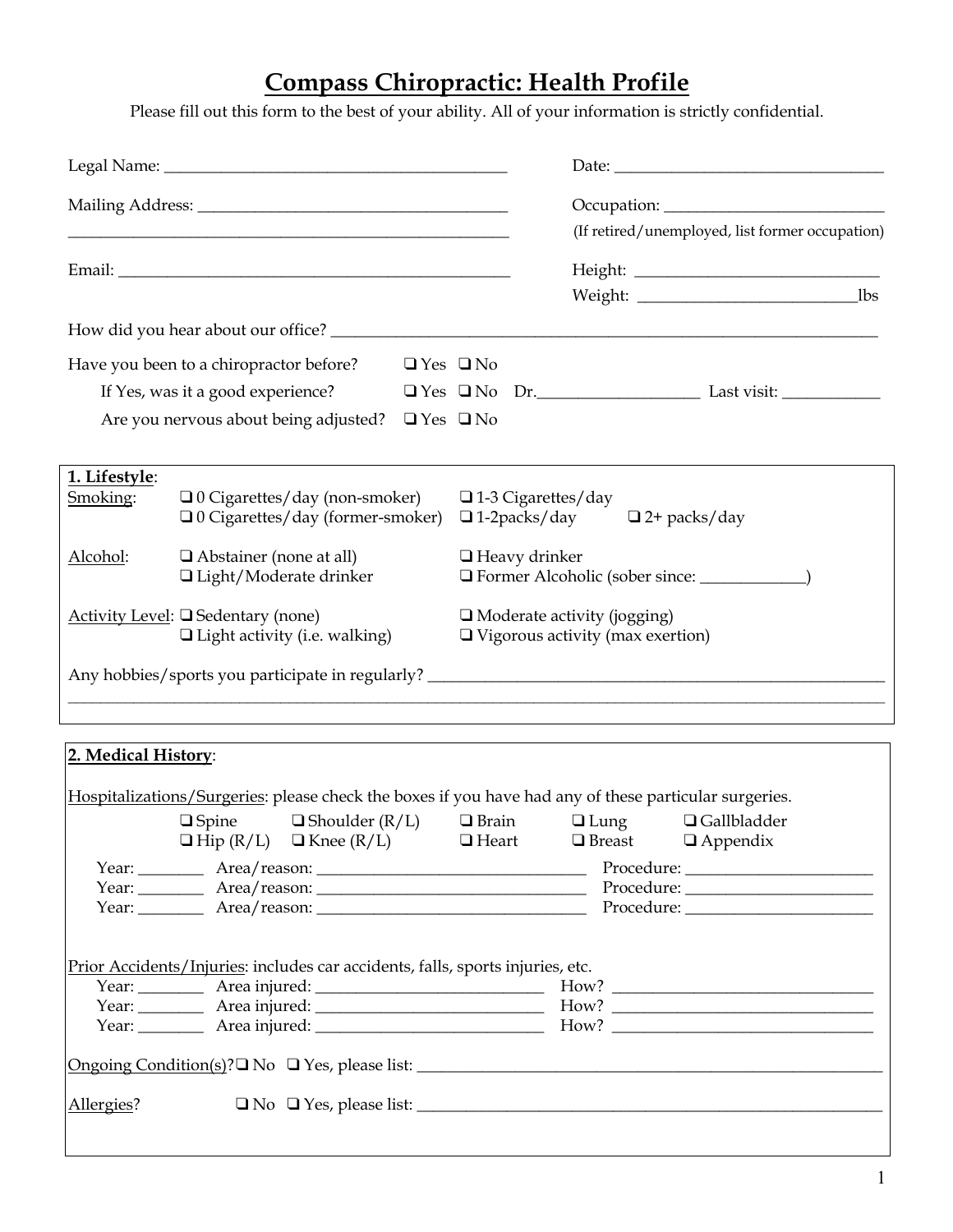|                                                                                                                                                                                       | Reason                                                                                                                                       | Date Started                                                                                                                               |
|---------------------------------------------------------------------------------------------------------------------------------------------------------------------------------------|----------------------------------------------------------------------------------------------------------------------------------------------|--------------------------------------------------------------------------------------------------------------------------------------------|
| Family History: this pertains to siblings, parents, and grandparents only<br>$\Box$ Cancer $\Box$ Stroke<br>$\Box$ Thyroid $\Box$ Heart Attack $\Box$ Osteoporosis $\Box$ Blood clots | $\Box$ Arthritis<br>$\Box$ Seizures                                                                                                          | $\Box$ Diabetes<br>□ Kidney Disease                                                                                                        |
| Were there any deaths directly related to the above conditions? $\square$ No $\square$ Yes (fill in below)                                                                            |                                                                                                                                              |                                                                                                                                            |
|                                                                                                                                                                                       |                                                                                                                                              |                                                                                                                                            |
| $\Box$ Diabetes<br>□ Hot/Cold Intolerance<br>$\Box$ Heart attack/disease<br>□ Blood clots/DVT<br>$\Box$ Arrhythmias/Palpitations<br>$\Box$ Heartburn/Gastric reflux                   | $\Box$ Sleeping problems<br>$\Box$ Thyroid disorders<br>$\Box$ Jaw pain<br>$\Box$ Difficulty swallowing<br>$\Box$ Asthma<br>$\Box$ Allergies | $\Box$ Ringing in ears<br>$\Box$ Ear Infections<br>$\Box$ Osteoporosis<br>$\Box$ Joint pain<br>$\Box$ Fatigue<br>$\square$ Muscle weakness |
| $\Box$ Excessive thirst<br>$\Box$ Inability to hold urine/feces<br>$\Box$ Constipation/Irritable Bowel                                                                                | $\Box$ Frequent urination<br>$\Box$ Weak urine flow<br>$\Box$ Bloating/Indigestion                                                           | $\Box$ Burning/painful urination<br>$\Box$ Difficulty controlling urination<br>□ Food Sensitivity (Gluten, Dairy, etc.)                    |
| Other Medical History:                                                                                                                                                                |                                                                                                                                              |                                                                                                                                            |
| Any steroid/epidural injections?                                                                                                                                                      |                                                                                                                                              |                                                                                                                                            |
|                                                                                                                                                                                       |                                                                                                                                              |                                                                                                                                            |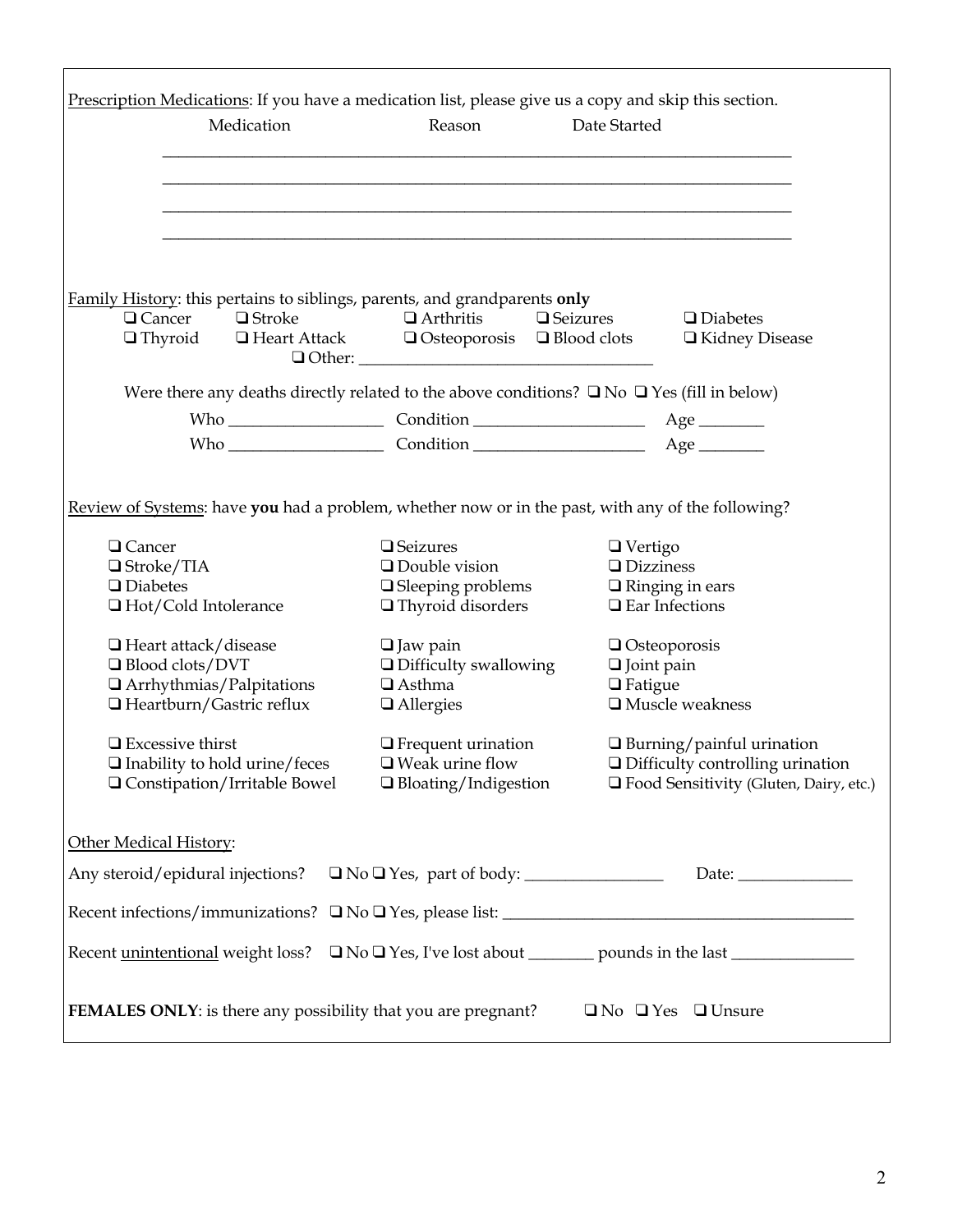| 3. Primary Complaint: Please fill out this section in regards to your primary complaint only. If you have other                                                                                                                       |                                      |                              |                                                                           |                                      |                          |
|---------------------------------------------------------------------------------------------------------------------------------------------------------------------------------------------------------------------------------------|--------------------------------------|------------------------------|---------------------------------------------------------------------------|--------------------------------------|--------------------------|
|                                                                                                                                                                                                                                       |                                      |                              | health concerns, the doctor will discuss them with you in person.         |                                      |                          |
|                                                                                                                                                                                                                                       |                                      |                              |                                                                           |                                      |                          |
|                                                                                                                                                                                                                                       |                                      |                              |                                                                           |                                      |                          |
|                                                                                                                                                                                                                                       |                                      |                              | $\Box$ Started suddenly                                                   |                                      | $\Box$ Started gradually |
| The problem is:                                                                                                                                                                                                                       | $\Box$ Right-sided $\Box$ Left-sided |                              | $\Box$ Both sides                                                         | $\Box N/A$                           |                          |
| The problem is:                                                                                                                                                                                                                       | $\Box$ Constant                      | $\Box$ Frequent              | $\Box$ On and off                                                         |                                      | Occasional               |
|                                                                                                                                                                                                                                       |                                      |                              |                                                                           |                                      |                          |
| Describe how it feels:                                                                                                                                                                                                                | $\Box$ Pain                          | □ Stiffness                  | $\Box$ Weakness $\Box$ Numbness $\Box$ Tingling                           |                                      |                          |
| Check all that apply:                                                                                                                                                                                                                 | $\Box$ Aching                        | $\Box$ Burning               | $\Box$ Dull                                                               | $\Box$ Sharp                         | $\Box$ Stabbing          |
|                                                                                                                                                                                                                                       |                                      |                              | Please check off all boxes that apply to this problem                     |                                      |                          |
|                                                                                                                                                                                                                                       | This problem is made worse by:       |                              |                                                                           | This problem is usually relieved by: |                          |
| $\Box$ Activity                                                                                                                                                                                                                       |                                      | $\Box$<br>Arising from chair | $\Box$ Cold                                                               |                                      | $\Box$ Stretching        |
| $\Box$ Bending                                                                                                                                                                                                                        | $\Box$ Job                           |                              | $\Box$ Heat                                                               |                                      | □ Support brace          |
| $\Box$ Lifting                                                                                                                                                                                                                        |                                      | $\Box$ Lying down            | $\Box$ Activity                                                           |                                      | $\Box$ Chiropractic      |
| $\Box$ Standing                                                                                                                                                                                                                       | $\Box$ Morning                       |                              | $\Box$ Lying down                                                         | $\square$ Massage                    |                          |
| <b>□</b> Stress                                                                                                                                                                                                                       | $\Box$ Night                         |                              | <b>Q</b> OTC medication                                                   | $\Box$ Morning                       |                          |
| $\Box$ Temp change<br>$\Box$ Twisting                                                                                                                                                                                                 | $\Box$ Ice                           | $\Box$ Touch/Pressure        | $\Box$ Postural change<br>$\Box$ Rx medication                            | $\Box$ Night<br>$\Box$ Nothing       |                          |
| $\Box$ Sitting                                                                                                                                                                                                                        | $\Box$ Kneeling                      |                              | $\Box$ Rest                                                               | $\Box$ Standing                      |                          |
| When present, how long does it last? $\Box$ Always $\Box$ Days $\Box$ Hours $\Box$ Minutes $\Box$ Seconds $\Box$ No pattern<br>Overall, this problem has been:                                                                        |                                      | $\Box$ Improving             | $\Box$ Staying the same                                                   |                                      | $\Box$ Worsening         |
| Do any of these apply to your job? $\Box$ Prolonged standing $\Box$ Prolonged sitting                                                                                                                                                 |                                      |                              |                                                                           |                                      | $\Box$ Heavy lifting     |
|                                                                                                                                                                                                                                       |                                      |                              | - do you think your job contributed to this problem? $\Box$ Yes $\Box$ No |                                      |                          |
| Did we miss something? Please indicate if there is anything else you would like us to know about this problem.                                                                                                                        |                                      |                              |                                                                           |                                      |                          |
|                                                                                                                                                                                                                                       |                                      |                              |                                                                           |                                      |                          |
|                                                                                                                                                                                                                                       |                                      |                              |                                                                           |                                      |                          |
|                                                                                                                                                                                                                                       |                                      |                              |                                                                           |                                      |                          |
| <u>4. Other:</u>                                                                                                                                                                                                                      |                                      |                              |                                                                           |                                      |                          |
|                                                                                                                                                                                                                                       |                                      |                              |                                                                           |                                      |                          |
|                                                                                                                                                                                                                                       |                                      |                              |                                                                           |                                      |                          |
| Primary Care Physician: Dr.                                                                                                                                                                                                           |                                      |                              |                                                                           |                                      |                          |
|                                                                                                                                                                                                                                       |                                      |                              |                                                                           |                                      |                          |
| I have read and completed the above information and certify it to be true to the best of my knowledge. I hereby<br>permit this office to use my responses to provide me with chiropractic care, according to the state's regulations. |                                      |                              |                                                                           |                                      |                          |
|                                                                                                                                                                                                                                       |                                      |                              |                                                                           |                                      |                          |
|                                                                                                                                                                                                                                       |                                      |                              |                                                                           |                                      |                          |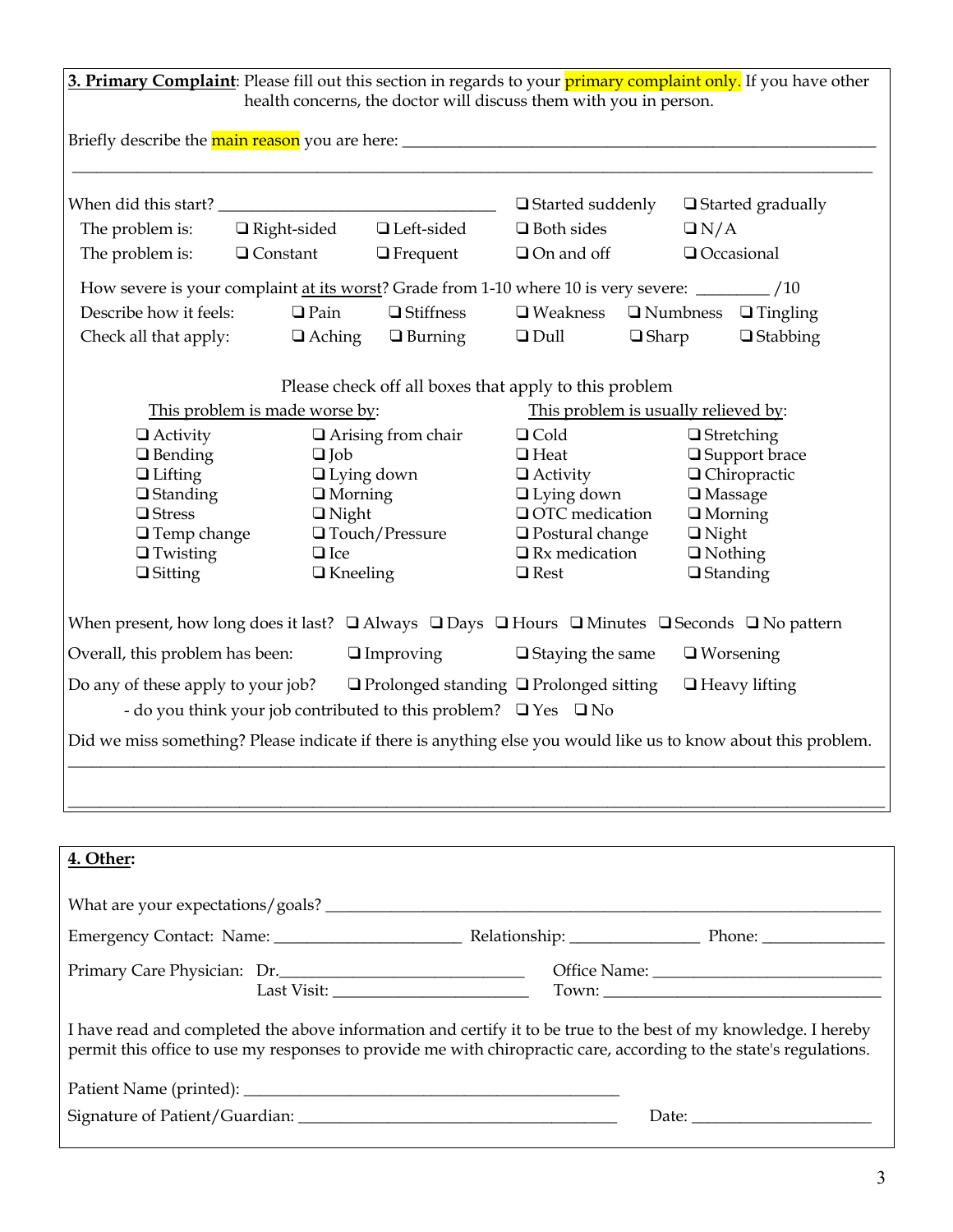## **Coverage Options**

We understand this process can be confusing. This form has been created for the sole purpose of explaining your options. You do not need to do anything with this form other than read it, so you can make an informed decision in choosing which party you would like us to bill.

Our office requires all patients to provide their own auto insurance information so we can check if you have MedPay on your policy. This does not necessarily mean they will be billed; it simply gives this office a back-up entity to whom we *can* bill, if payment for services is not properly received. The alternative, if auto insurance is not provided, is that the bill then becomes your personal responsibility. The MedPay component of your auto insurance is to protect you from getting billed.

#### **Medical Payments**

"Medical Payments" or "MedPay" is part of your auto insurance policy which will immediately cover the costs of your medical expenses, given by a licensed health care provider and those of any passengers in your car, up to a certain limit, **regardless of fault**. Senate Bill 08-011, effective January 1, 2009, made MedPay benefits mandatory on all auto insurance policies unless specifically rejected in writing or declined during the application process. Your auto insurance rates are not impacted by using your MedPay, even if another party is at-fault. We highly recommend you to use your MedPay if it is available on your policy.

#### **Liability Insurance of Third Party**

Virginia is currently an "at-fault" state regarding payment of claims resulting from an auto accident or personal injury. This means the responsible party, or his or her insurance, should cover the cost of medically necessary treatment given by a licensed health care provider. Such claims are considered for payment when all treatment is complete and a settlement is reached with the third party. We discourage patients from selecting this option because it increases the probability that they will be left with the medical bills if payments are not properly received or settlement does not occur as expect.

#### **Attorney Representation**

If you have acquired legal representation, your bills will be forwarded directly to the attorney's office. We cannot and will not bill your MedPay or the third party's insurance. When settlement is made, your attorney's office will typically disperse the funds directly to our office on your behalf.

#### **Personal Health Insurance**

Your individual health insurance plan may be used to cover your auto-related medical expenses only if you are not using an attorney AND your auto insurance does not have MedPay. We assist you in verifying your coverage, but you are still responsible for the usual co-payments or deductibles your policy requires.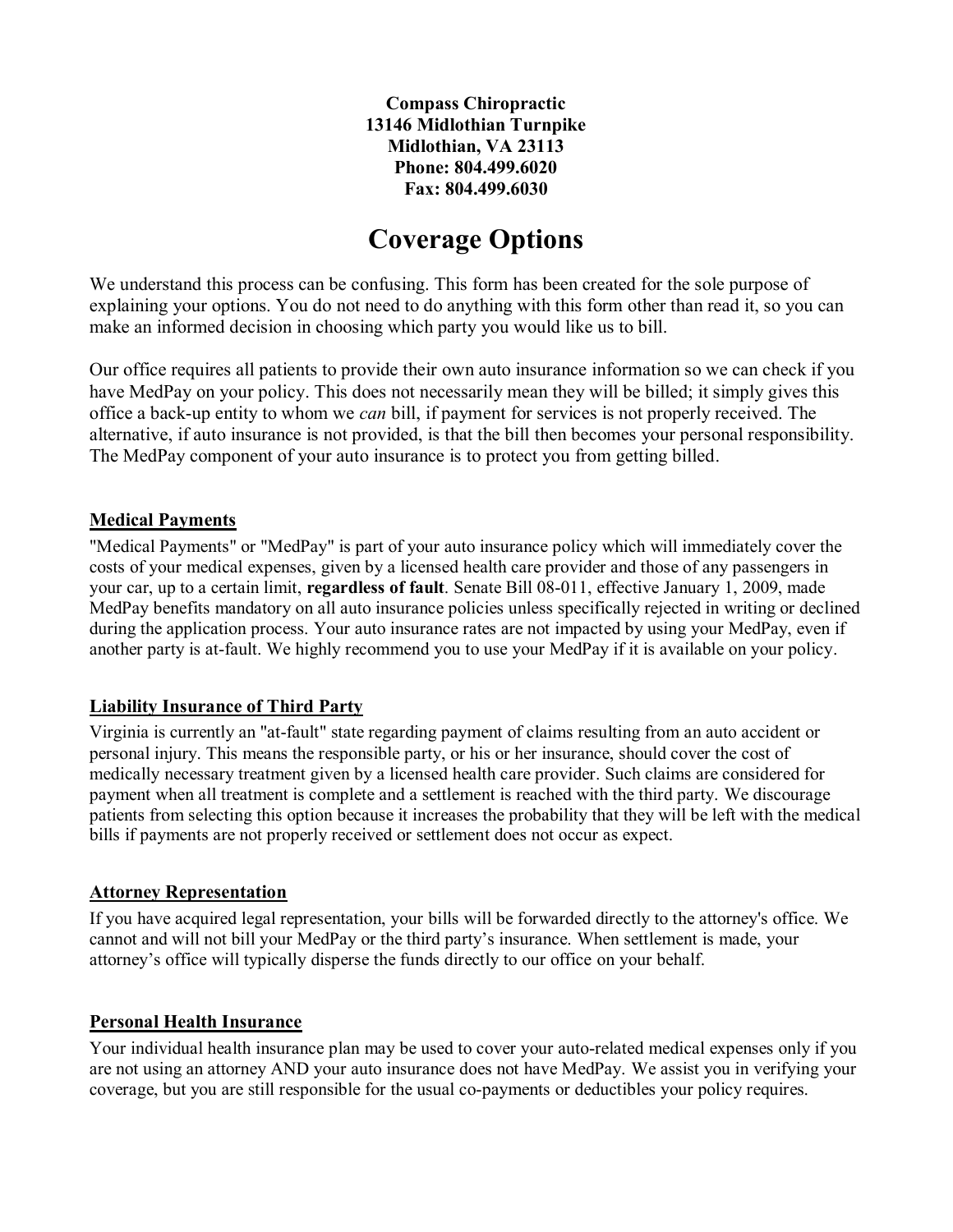### **ADDITIONAL MEDPAY INFORMATION**

Most people have benefits, such as MedPay, included in their automobile policies, and don't even realize it. Our office highly recommends that you use your MedPay coverage, if you have it, in the event you've been injured in an automobile accident, regardless of who is at fault.

We recommend filing with your MedPay for the following 3 reasons:

**1. MedPay is similar to health insurance** – using it does not cause your rates to increase. If your rates increase, it is not because you filed your MedPay, it is most likely because:

- a) it was determined that you were at fault, or
- b) you reported multiple auto accidents within a brief period of time and therefore are now considered to be "high risk" by your automobile insurance carrier

**2. Filing your MedPay doesn't relieve the other party from having to pay for your loss.** On the contrary, by filing your MedPay, when you collect from the other driver's liability insurance, a greater amount of the settlement may go directly to you because your bill in our office is already covered by your MedPay. If the other party's insurance refuses to settle or make a payment on your behalf, filing your MedPay ensures you are not stuck with all the medical bills.

**3. If you have MedPay coverage and choose not to file it, then you are paying for an option but not receiving any benefit.** MedPay is often included in the cost of your auto insurance premiums and specifically exists to cover you these types of cases. Since you pay for this included coverage, opting not to use it means you paid for this service needlessly.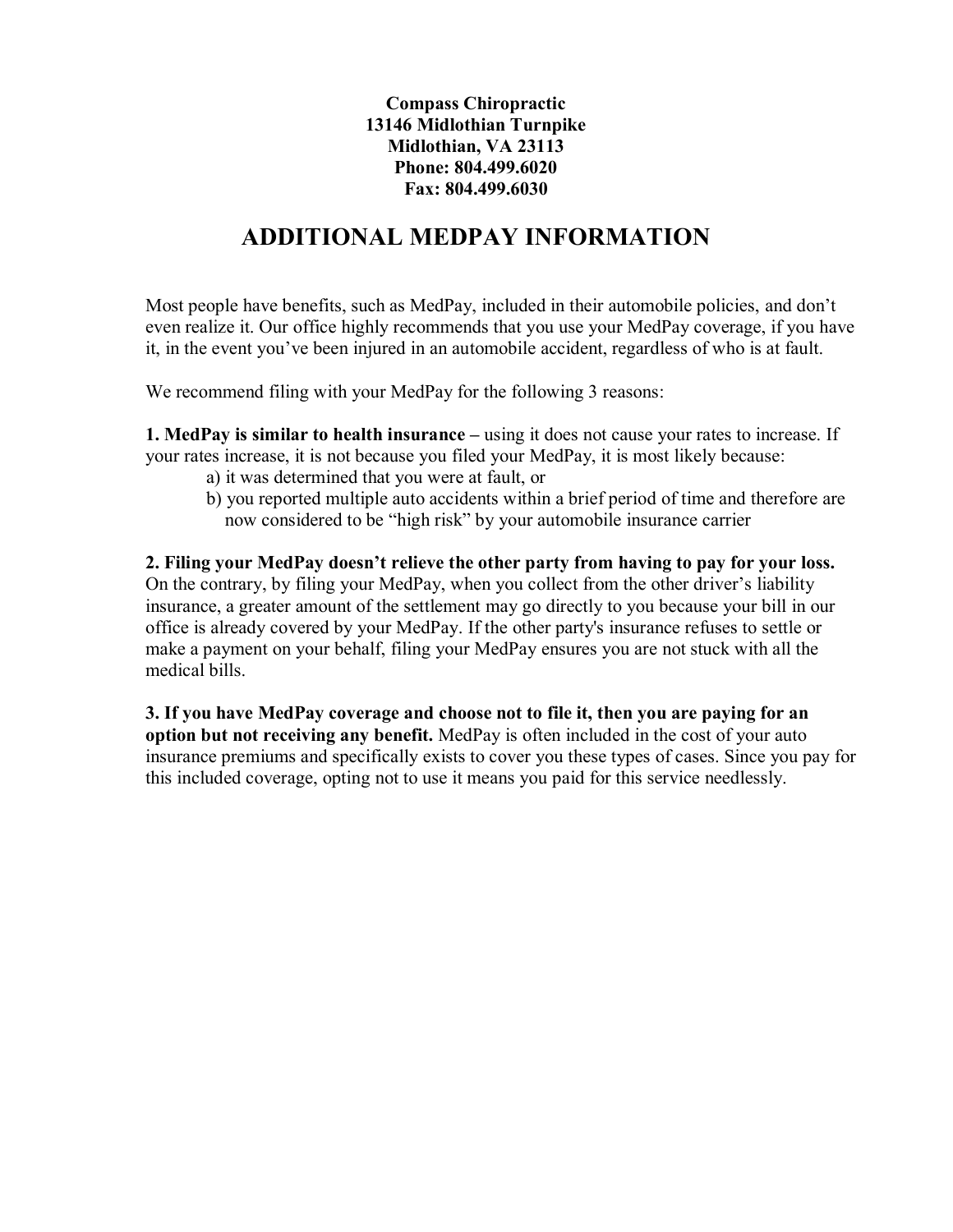## **Personal Injury/Auto Accident Coverage Selection**

Patient Name: Today's Date:

Date of Accident/Loss:

NOTE: Even if the accident was not your fault, and another party's insurance will be covering your medical costs, **we still require information about your insurance policy and coverage**.

• **Medical Payments (MedPay): your automobile insurance information is required** Insurance Company: \_\_\_\_\_\_\_\_\_\_\_\_\_\_\_\_\_\_\_\_\_\_\_\_\_\_\_\_\_\_\_\_\_\_\_\_\_\_\_\_\_\_\_\_\_\_\_\_

| Phone Number:    |  |
|------------------|--|
| Mailing Address: |  |
| Name of Insured: |  |
| Policy Number:   |  |
| Claim Number:    |  |
| Claim Adjuster:  |  |

NOTE: we also require that you provide *at least one* of the following to us:

• **Personal Health Insurance: a copy of your health insurance card is required** Insurance Company:\_\_\_\_\_\_\_\_\_\_\_\_\_\_\_\_\_\_\_\_\_\_\_\_\_\_\_\_\_\_\_\_\_\_\_\_\_\_\_\_\_\_\_\_\_\_\_\_\_ Phone Number: Name of Insured:

Policy Number:

• **Liability Insurance: insurance information of the other (at-fault) party is required** Insurance Company:

| Phone Number:    |  |
|------------------|--|
| Mailing Address: |  |
| Name of Insured: |  |
| Policy Number:   |  |
| Claim Number:    |  |
| Claim Adjuster:  |  |

• **Representation by an Attorney: must have letter of representation by the third visit** Law Firm:\_\_\_\_\_\_\_\_\_\_\_\_\_\_\_\_\_\_\_\_\_\_\_\_\_\_\_\_\_\_\_\_\_\_\_\_\_ Phone:\_\_\_\_\_\_\_\_\_\_\_\_\_\_\_\_\_\_\_\_\_\_

| Name of Attorney/Case Manager: |  |
|--------------------------------|--|
| <b>Mailing Address:</b>        |  |